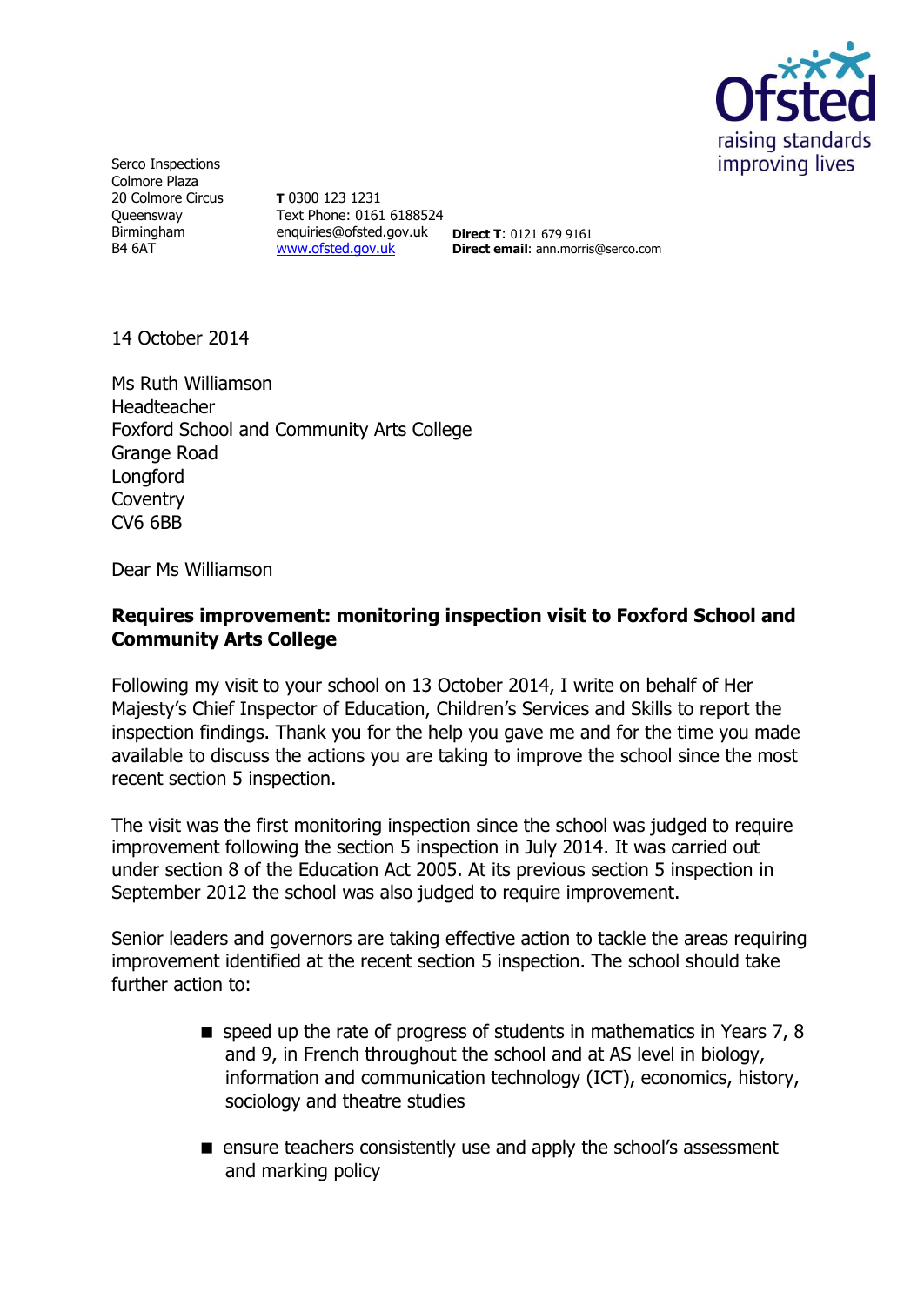

reduce the number of incidents of low level disruption in Years 8 and 9.

# **Evidence**

During the visit I met with you and the senior leadership team to discuss the actions taken since the last inspection. Meetings were held with three members of the governing body including the Chair of Governors and a representative of the local authority. I also met with the subject leaders of English, modern foreign languages and the sixth form leader. You showed me around the school and we visited classes in Years 7, 8, 9, 12 and 13 to see the students at work in English, design technology, French, sociology and science. I analysed students' learning through an examination of their books. I looked at a range of documentation, including the school's improvement action plans, information about pupils' progress and behaviour and the school's self-evaluation document.

## **Context**

Since the inspection in July 2014, ten members of staff have left the school and eleven have joined including an assistant headteacher.

### **Main findings**

The headteacher, school leaders and the governing body, with the support of the local authority, acted quickly to address the issues for improvement identified in the recent inspection. School leaders have prioritised improving how they monitor and evaluate the work of the school and taken effective and appropriate action to challenge teachers when students' learning is inadequate. Expectations of what is expected of staff are clear and frequently reinforced.

Since the inspection in July, aspirational learning targets have been set for all students. Teachers' performance, including through the appraisal process, is measured against these targets. As a consequence, the progress and attainment of the majority of students is improving in a range of subjects. However, the latest information provided by the school shows that students in Key Stage 3 do not make the progress expected of them in mathematics. In addition, students' do not make the progress expected in French throughout the school and at AS level in biology, information and communication technology, economics, history, sociology and theatre studies.

The school's marking policy has been revised and as a result teachers are better at telling students how to improve their work. Students stated that this is helping them make progress and there is evidence that students are acting upon the advice provided. This is particularly the case when students are given opportunities to reflect on, and improve, their work during lesson time. However, as a result of the work scrutiny it is apparent that the quality of marking is inconsistent.